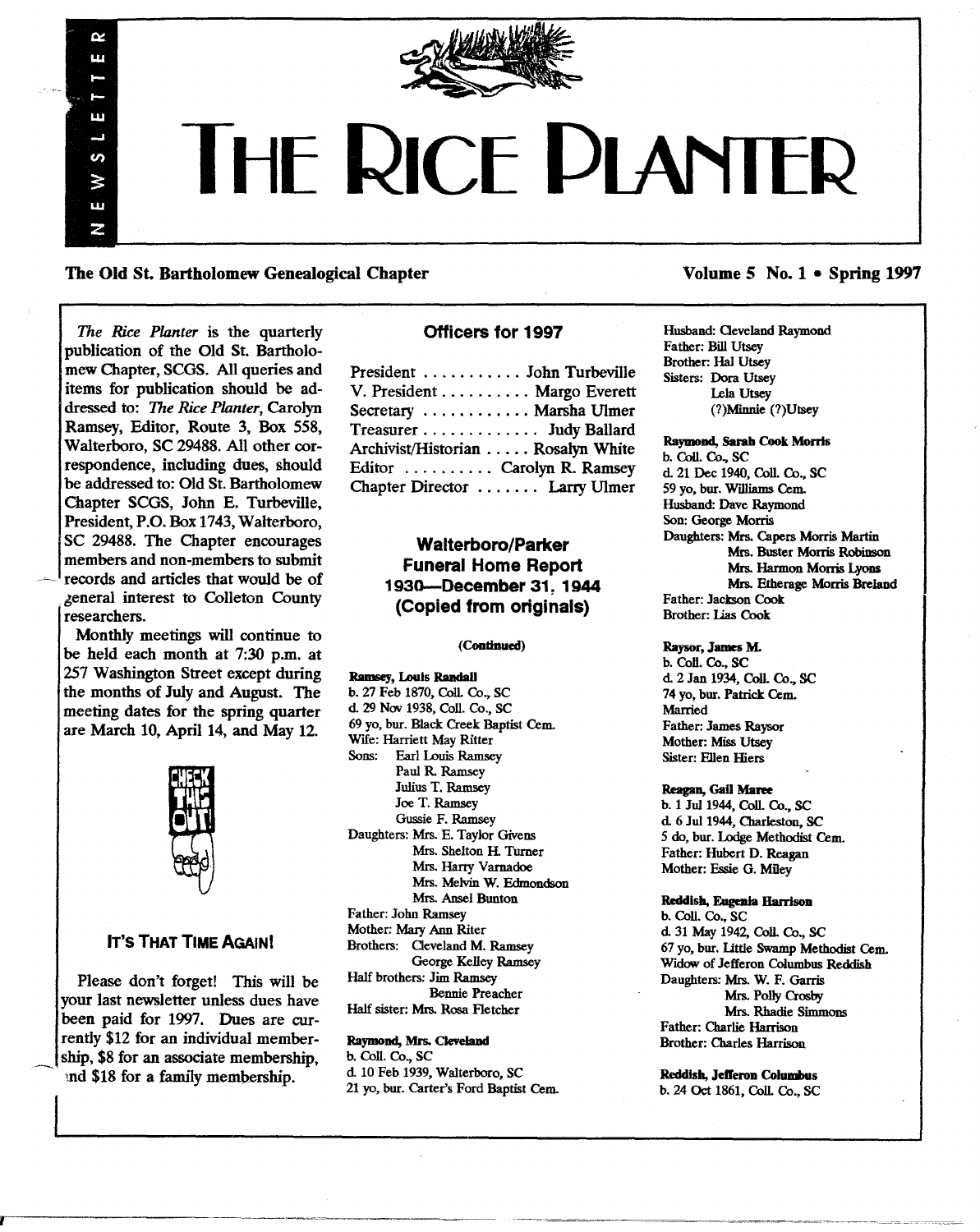d. E Jan 1940, Ruffin. SC 78 yo, bur. little Swamp Methodist Cem. Wlfe: Eugenia Harrison Reddish Daughters: Mrs. Gary Crosby Mrs. J. S. Blume Mrs. W. F. Garris Father: Peter Reddish Mother: Mary Barnes

#### Reed, Sarah Maude Kinard

b. Coll. Co., SC d 1 May 1939, Savannah, GA 22 yo, bur. Doctor's Creek Baptist Cem. Husband: John Reed  $4\%$  ? Father: A. L. Kinard  $\omega$ S Mother: Janie Ulmer 45° Brothers: Merick Kinard  $\neq \emptyset$ Willis Kinard **And** Harold Kinard  $\omega \in 4$ Jack Kinard 6 Sisters: Mrs. Charlie DeLong  $65\%$ ': Mrs. W. G. Rossignoe Mrs. Tom Ryan (

#### Reeves, Calvin Carrol, Sr.

b. 4 Sep 1859, ColI. Co., SC d 1 Apr 1938, Cottageville, SC 78 yo, bur. Round 0 Cem. Wife: Hattie Carter Reeves Sons: D. R Reeves J. E. Reeves L. R. Reeves C. C. Reeves, Jr. Daughters: Viola Willis Anni Ray Cone Mrs. W. L. Hiott Mrs. Walter Due Mrs. G. W. Cone Father: George Reeves Mother: Rachel Rumph Brothers: T. M. Reeves J. F. Reeves J. G. Reeves Sisters: Mrs. J. H. Cone Mrs. Georgia Seigler

#### Reeves, Ada Josephene Palaska  $48\%$

b. 7 Mar 1864, Orangeburg Co., SC d 5 Dee 1942, Reevesville, SC 78 yo, bur. Mt. Tabor Baptist Cem. Widow of Henry Reeves 48.357 Sons: H. P. Reeves M.J. Reeves Q. O. Reeves E. R. Reeves  $17575$ T. D. Reeves Daughters: Mrs. W. C. Dukes Mrs. D. M. Hutto Edna Reeves Father: Thomas Palaska

#### Mother: Mary Copeland

#### Reeves, George B., Sr.

b. ColI. Co., SC d 26 Nov 1932, ColI. Co., SC 75 yo, bur. Fox Cem. Wife: lillie Bryan Reeves Sons: Louis Reeves George B. Reeves, Jr. Daughters: Mrs. Milton McTeer Gertrude Reeves Sherod Reeves Elinor Reeves Father: Louis Reeves Mother: Temperence Fox

#### Reeves, Isaiah William

b. 19 Sep 1851, ColI. Co., SC d 22 Oct 1937, ColI. Co., SC 86 yo, bur. Fox Cem. Widower of Margaret Dodd Reeves Son: J. B. Reeves Daughters: Mrs. R. M Hill Elizabeth Reeves Father: Glenn W. Reeves Mother: Candace Reeves

#### Reeves, John Fox Glenn

b. ColI. Co., SC d 7 Mar 1937, ColL Co., SC 59 yo, bur. Fox Cem. Wlfe: Effie Dora Tuttle Sons: Virgil E. Reeves J. D. Reeves Daughters: Mrs. L. H. Weeks Mrs. C. C. Williams Doris Reeves Mildred Reeves Vera Reeves Alma Reeves Miriam Reeves Father: Joel D. Reeves Mother: Lovie Mary Fox Brothers: Ross W. Reeves Joel W. R s Z. C. Reeves Sisters: Mrs. P. B. Shealey Mrs. J. C. Ferguson

#### Reeves, Jolm H. b. 9 Sep 1859, Cottageville, SC d. 3 Mar 1942, Cottageville, SC 82 yo, bur. Fox Cem. Single Father: Louis Reeves Mother: Temperance Fox Brother: Dr. T. L. Reeves Half brother: Q. O. Hill

Sister: Mrs. Maggie Youmans

#### Reeves, Joseph Geddis

b. Coll. Co., SC d. 17 Sep 1944, Walterboro, SC 75 yo, bur. Fox Cem. Wlfe: Rosa Adams Reeves Sons: Dr. G. F. Reeves Dr. J. B. Reeves Daughters: Mrs. Ralph Hite Mrs. M. A. Raley Father: George M. Reeves Mother: Rachel Rumph Brother: J. F. Reeves Sisters: Mrs. Maude Cone Mrs. Georgia Seigler

#### Reeves, Louis Wesley

b. ColI. Co., SC d. 22 Oct 1934, Cottageville, SC 63 yo, bur. Cottageville Cem. Widower Daughter: Mrs. R. M. Cone Father: George M. Reeves Mother: Rachel Rumph Brothers: C. C. Reeves T. M. Reeves J. G. Reeves J. F. Reeves Sisters: Mrs. Georgia Seigler Mrs. J. H. Cone

#### Reeves, Lovey Mary Fox

b. ColI. Co., SC d 21 Jan 1932, ColI. Co., SC 84 yo, bur. Fox Cem. Widow of Joel D. Reeves Sons: Z. C. Reeves Joel W. Reeves Ross W. Reeves J. F. Reeves Daughters: Mrs. Z. C. Ferguson Mrs. P. B. Shealey Father: Captain J. R P. Fox Mother: Miss Walters

#### Reeves, Margaret Dodd

b. ColL Co., SC d 15 Nov 1935, ColI. Co., SC 80 yo, bur. Fox Cem. Husband: I. W. Reeves Son: J. B. Reeves Daughters: Mrs. R. M. Hill Elizabeth Reeves Father: Miles Dodd Mother: Rebecca Fox Brothers: J. H. Dodd J.B.Dodd H. D. Dodd S. H. Dodd Sister: Mrs. T. D. Fender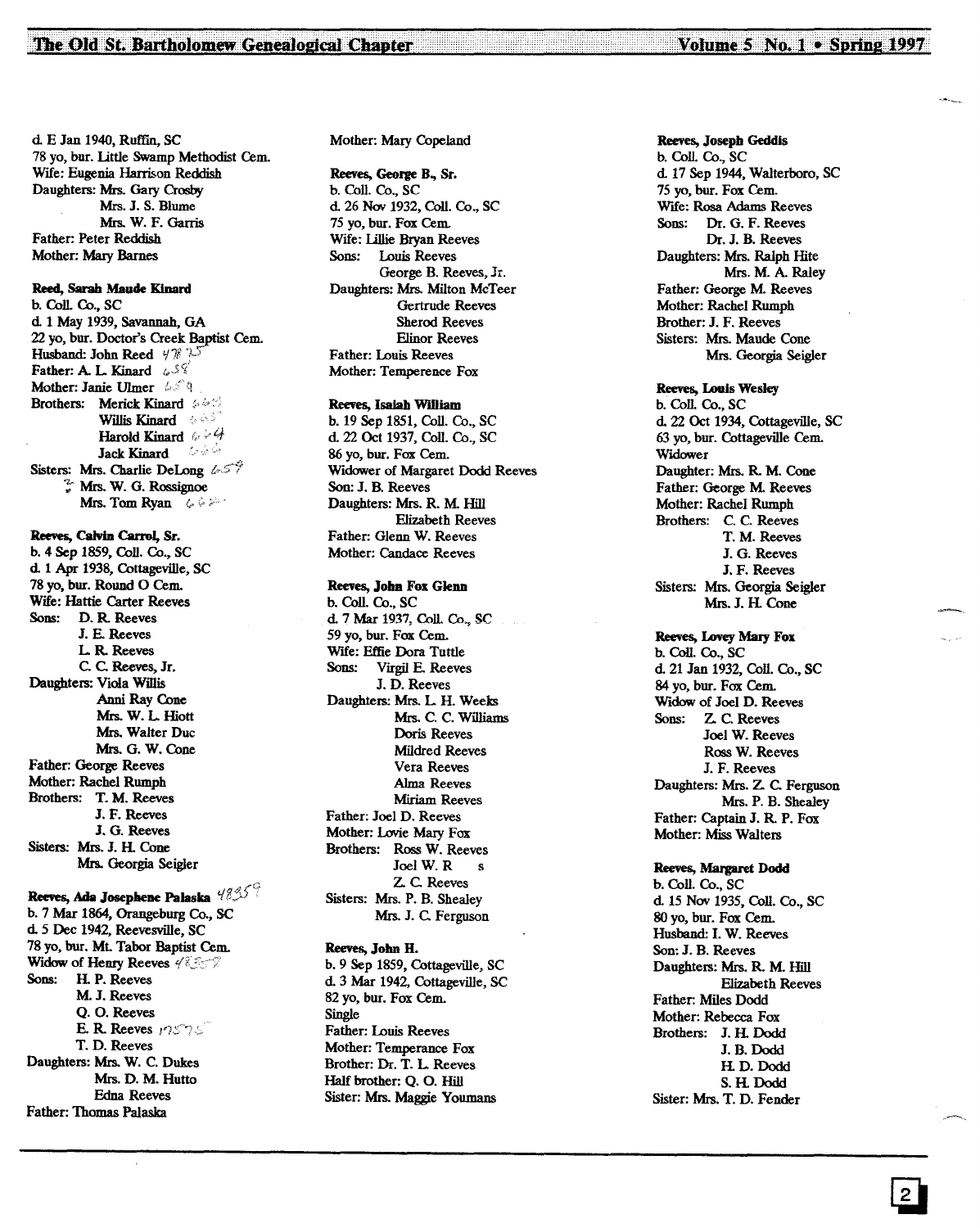#### Reeves, Marsey Ida

b. Coil. Co., SC d. 24 Mar 1935, Walterboro, SC 56 yo, bur. Fox Cern. Single Father: P. N. Reeves Mother: Annie Carter Brothers: Charles T. Reeves M. M. Reeves C. M. Reeves Harry D. Reeves Sisters: Mrs. S. F. Cummings Mrs. B. P. Cummings

#### Reeves, Mary Georgia Pierce

b. Colleton Co., SC d. 27 Feb 1933, Cottageville, SC 68 yo, bur. Cottageville Cern. Husband: L. W. Reeves Daughter: Mrs. R. M. Cone Father: Dr. George Pierce Mother: Mary Haberson Brothers: S. G. Pierce C. W. Pierce Sisters: Mrs. W. W. Ackerman Mrs. Mariah Pendarvis

#### Reeves, Mike Monroe

b. Coll. Co., SC ~,Oct 1936, Walterboro, SC *fO,* bur. Fox Cern. Wife: Alice McSheriff Reeves Sons: Mack Reeves Harold Reeves Daughters: Alma Reeves Gladys Reeves Father: P. N. Reeves Mother: Annie Carter Brothers: Charles T. Reeves C. M. Reeves H. D. Reeves Sisters: Mrs. S. F. Cummings Helen Cummings

#### Reeves, Pearl Gertrude

b. 27 May 1904, Orangeburg Co., SC d. 31 Dec 1944, Columbia, SC 40 yo, bur. Fox Cem. Single Father: George B. Reeves, Sr. Mother: Lillie Bryant Reeves Brothers: George B. Reeves, Jr. Thomas Lewis Reeves John Boozer Reeves Sisters: Mrs. W. Y. McTeer Mrs. L. E. Johnson Mrs. M. L. Antley

Reeves, Ray Kinsey b. Coll. Co., SC

d. 7 Feb 1942, Cottageville, SC 38 yo, bur. Kinsey Cem. Husband: Theodore M. Reeves, Jr. Son: Theodore M. Reeves III Daughter: Rheta Ray Reeves Father: Jack Kinsey Mother: Lillie Dodd Sisters: Mrs. W. M. Hill Mrs. L. W. Pearce Mrs. A. K. Krontz, Jr. Edna Kinsey

#### Reeves, Sarah Ann Olivia Carter

b. ColI. Co., SC d. 11 Jan 1930, Cottageville, SC 69 yo, bur. Fox Cern. Widow Sons: C. M. Reeves M. M. Reeves H. D. Reeves C. T. Reeves Daughters: Mrs. S. F. Cummings Mrs. B. P. Cummings Ida Reeves Father: Mr. Carter Mother: Lizzie Tumbleston

#### Reeves, Theodus Mellichamp

b. Coll. Co., SC d. 21 Oct 1939, Cottageville, SC 73 yo, bur. Fox Cem. Wife: Henrietta Hiott Reeves Sons: Theodus M. Reeves, Jr. W. Kirby Reeves Daughters: Mrs. Ernie Neese Mildred S. Reeves Father: George M. Reeves Mother: Rachel Rumph Brothers: J. G. Reeves J. F. Reeves Sisters: Mrs. Georgia Seigler Mrs. J. H. Cone

#### Rehm, Rebecca Hiers

b. Coll. Co., SC d. 23 Aug 1937, Charleston, SC bur. Evergreen Christian Cem. Widow Father: B. R. Hiers Mother: Princess C. Bennett Brother: Andrew M. Hiers Sisters: Mrs. Josy Glover Mrs. Catherine Bowman Mrs. Que Vie Lawson Mrs. Bennie Lee Garris

#### Reid, Jessie Estella Pulaski

b. Hampton Co., SC d. 13 Aug 1939, Coll. Co., SC 46 yo, bur. Doctor's Creek Baptist Cem.

------------------------------------------------------.\_---\_. \_\_ ..\_--------

Husband: B. M. Reid, Sr. Sons: B. M. Reid, Jr. Wilton W. Reid Ben Oifton Reid Daughters: Elzie Williams Mrs. Henry Wiggins Mrs. Cecil Maxey Mrs. Herbert Pyle Father: G. E. Pulaski Mother: Anita Clifton Brother: Count Pulaski Sisters: Mrs. Sam Dewitt Mrs. Eugene Stanley

#### Remley, Paul Kistler

b. Coll. Co., SC d. 27 Feb 1939, ColI. Co., SC 70 yo, bur. Mt. Carmel Methodist Cem. Wife: Verona Carter Remley Sons: A. P. Remley M. B. Remley G. T. Remley Leon Remley Lonnie Remley Daughters: Mrs. J. E. Glover Grace Remley Mrs. J. R. Grant Verona Remley Father: George Remely Brethers: Duncan Remley Irvin Remley Sisters: Mrs. L. G. Gahagan Mrs. Mary Price

Rentz, Anna E. Polk b. Coll. Co., SC d. 18 Aug 1944, Coll. Co., SC 66 yo, bur. Live Oak Cem. Husband: M. J. Rentz Sons: H. S. Rentz J. E. Rentz M. J. Rentz Jake Rentz Daughters: Mrs. W. J. Walton Mrs. B. F. Murdaugh Mrs. M. E. Walton Mrs.J. M. Harley Mrs. J. H. Garvin Mrs. R. G. Mizell Father: John Polk Mother: Betsy Johns

Reynolds, Levy Theodore, Sr. b. Coll. Co., SC d. 20 Dec 1933, Walterboro, SC 31 yo, bur. Old White Church Cem. Wife: Jenny Hudson Reynolds Son: Levy Theodore Reynolds, Jr. Daughter: Audille Reynolds Father: C. M. Reynolds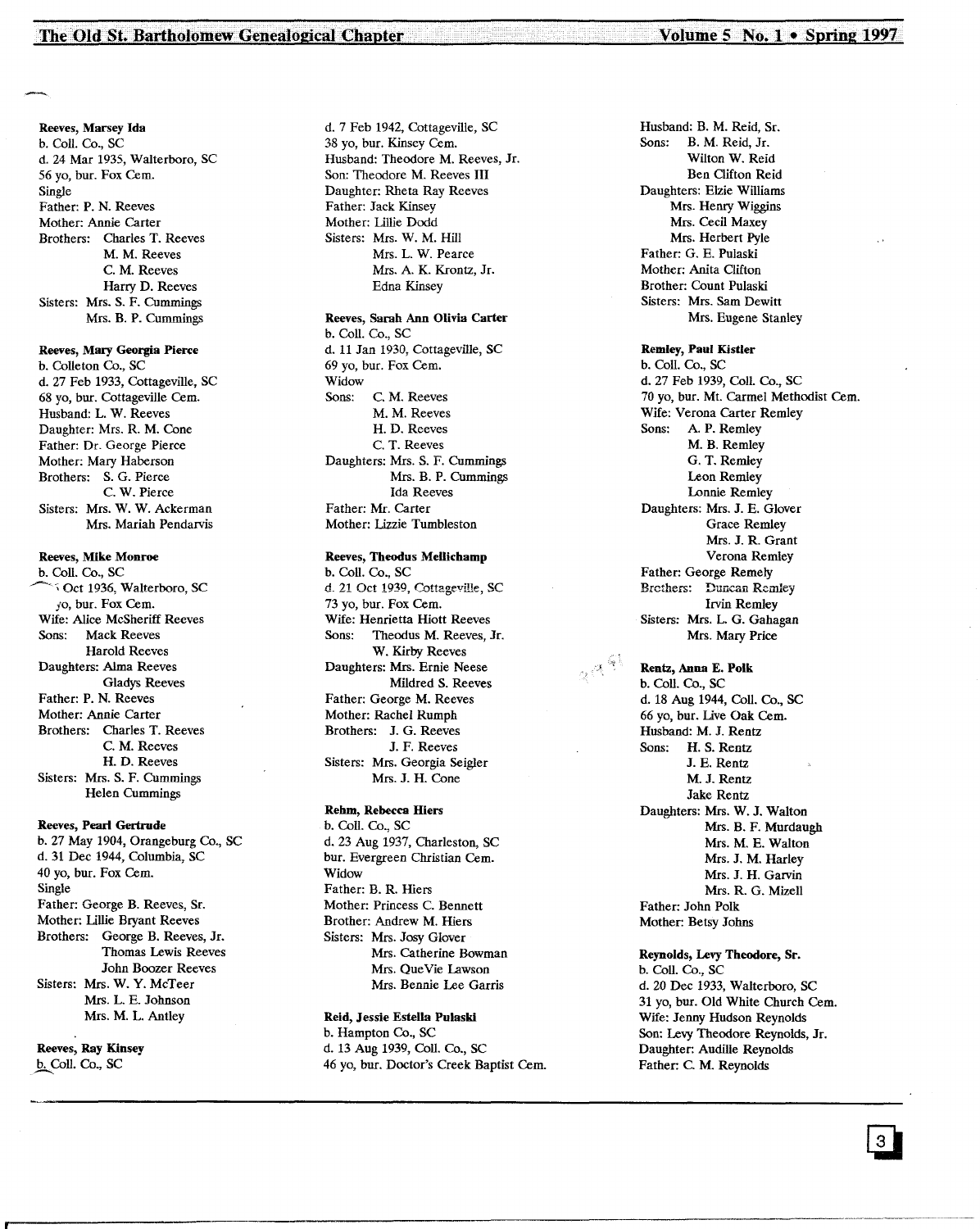Mother: Louise Huff Half brother: R. E. Reynolds Sisters: Mrs. Henry Sweat Mrs. William Badger Half sister: Mrs. M.L. Taylor

#### Reynolds, Martha Louisia Benton

b. Coli. Co., SC d. 10 Dec 1935, Coli. Co., SC 72 yo, bur. Peniel Methodist Cem. Husband: C. D. Reynolds Sons: Charlie W. Reynolds Benjamin L. Reynolds Father: B. G. Benton Mother: Janie Yarn Half brothers: B. B. Benton W. O. Benton Half sisters: Mrs. Rosa Benton Mrs. P. L. Bootie Mrs. W. B. Yarn

Reynolds, Walter Robert, Sr. b. 19 Sep 1875, Beaufort Co., SC d.5 Aug 1943, Walterboro, SC 68 yo, bur. live Oak Cern. Wife: Mary Garvin Reynolds Sons: G. A. Reynolds W. L. Reynolds Walter Robert Reynolds, Jr. H. D. Reynolds Daughters: Mrs. W. M. Pierce Mrs. T. B. Spell Mrs. S. L. Warren Mrs. S. S. Stone Mrs. M. I. Courtney Father: Robert Reynolds Mother: Martha Prichard Brother: W. E. Reynolds Sisters: Mrs. S. P. Johnson Mrs. E. P. Price Mrs. H. Hoff

Rhoad, Cecil 'international b. 19 Jul 1911, Coll. Co., SC d. 27 Dec 1944, Rufim, SC 33 yo, bur. Risher Cem.<br>Single Father: John Frank Rhoad  $\frac{1}{4}$ <sup>4.</sup> Mother: Sallie Carter  $\left\Vert \psi\right\Vert \leq0$ Brother: F. Herschel Rhoad 44877

## Rhoad, John Frank  $\mathbb{R}^{\mathbb{Z} \times \mathbb{R} \times \mathbb{Z}}$

b. Barnwell Co., SC d. 21 Jun 1942, Ruffin, SC 62 yo, bur. Risher Cem. Widower of Sallie Carter Rhoad Son: F. Herschel Rhoad  $\gamma$ Daughter: Cecil Rhoad  $\sqrt[q]{\frac{1}{n}}$ Father: N. R. Rhoad  $15$ <sup>85</sup> Mother: Cornelia McMillan 1535 Sister: Mrs. G. W. Hunter

Rhoad, Sallie Carter 4771 b. Coll. Co., SC d. 17 Oct 1931, Coli. Co., SC 55 vo. bur. Risher Cem. Husband: John Frank Rhoad Son: F. Herschel Rhoad and an Daughter: Cecil Rhoad # 2004 Father: Hansford Carter of South for Mother: Louisa Padgett Brothers: R. D. Carter W. W. Carter D. M. Carter Sisters: Mrs. H. J. Williams Mrs. L. R. Kethean Mrs. P. D. Strickland

Rhode, Baby Boy b. 27 Dec 1942, ColI. Co., SC d. 27 Dec 1942, Walterboro, SC 1 do, bur. Cottageville Cern. Father: Harvey Rhode Mother: Rosa Bridge

Rhode, Rosa Blue b. Coil. Co., SC d. 7 Jan 1935, Ashepoo, SC 45 yo, bur. Neyles Cross Roads Cern. **Widow** Father: Peter Blue Mother: Lizzie Blue

#### Rhodes, John George b. 13 Oct 1868, Horry Co., SC d.8 Feb 1937, Walterboro, SC 68 yo, bur. Doctor's Creek Baptist Cern. Wife: Mary Eliza Causey Rhodes<br>Sons: William Luther Rhodes William Luther Rhodes John Tillman Rhodes Benjamin Lee Rhodes Daughters: Mrs. Wayland H. Stanley Mrs. Lewis Jasper Hiott Father: Morrison Butler Rhodes

Mother: Martha Ann Rhodes Brother: William Melvin Rhodes Sisters: Mrs. B. J. Milligan Mrs. John Adkinson Mrs. B. H. Waldron

#### Rhyne, Gertrude Robertson

b. Wisconsin d. 27 Aug 1938, Charleston, SC 60 yo, bur. Live Oak Cern. Married Sons: Delmar Rhyne Archie Robertson Daughters: Mrs. F. O. Efird Juanita Robertson Mrs. L. M. Sanders

-------------\_.---\_.\_--------\_.... \_.\_--------------------------

Brothers: 2 in Wisconsin Sister: 1 in Minnesota

#### Reickert, August F.

b. Marilla, New York d. 12 Oct 1934, Walterboro SC 63 yo, bur. Marilla, NY Wife: Ethel Stowell Son: Frederick A. Reickert Father: Ernest Reickert Mother: Catherine Kritzinger Sister: Emma Kalle

#### Richards, George Rufus

b. 11 May 1886, Scranton, NC d. 30 Jan 1943, Walterboro, SC 56 yo, bur. Scranton, NC Single Father: George Richards Mother: Dora Cradle Sister: Mrs. R. L. Phelps

Richards, Vernon William, Jr. b. Walterboro, SC d. 4 Nov 1933, Coli. Co., SC 9 mo, bur. Oaxton, GA Father: V. W. Richards, Sr. Mother: Lola May Parker

#### RIchardson, James, Jr.

b.8 May 1939, Coli. Co., SC d. 18 Jul 1939, Coll. Co., SC 2 mo, bur. Walterboro, SC Father: James Richardson, Sr. Mother: Martha Mathis

#### Richardson, Mary

b. Coil. Co., SC d.5 Sep 1938, Coli. Co., SC bur. Neyles Crossroads Husband: Paul Richardson Father: Footman Jenkins Mother: Mary Ann Jenkins

#### Rickenbaker, Acquilla V.

b. Orangeburg, SC d. 11 Mar 1932, Coil. Co., SC 62 yo, bur. Kinsey Cern. Wife: Allie Tumbleston Rickenbaker Sons: Lewis Rickenbaker Otto Rickenbaker Mickey Rickenbaker Judson Rickenbaker Shumate Rickenbaker Adopted Son: Hascall Rickenbaker Daughters: Mrs. B. C. Ashe Mrs. C. H. Brown Myrtle Rickenbaker Jeater Rickenbaker Miria Rickenbaker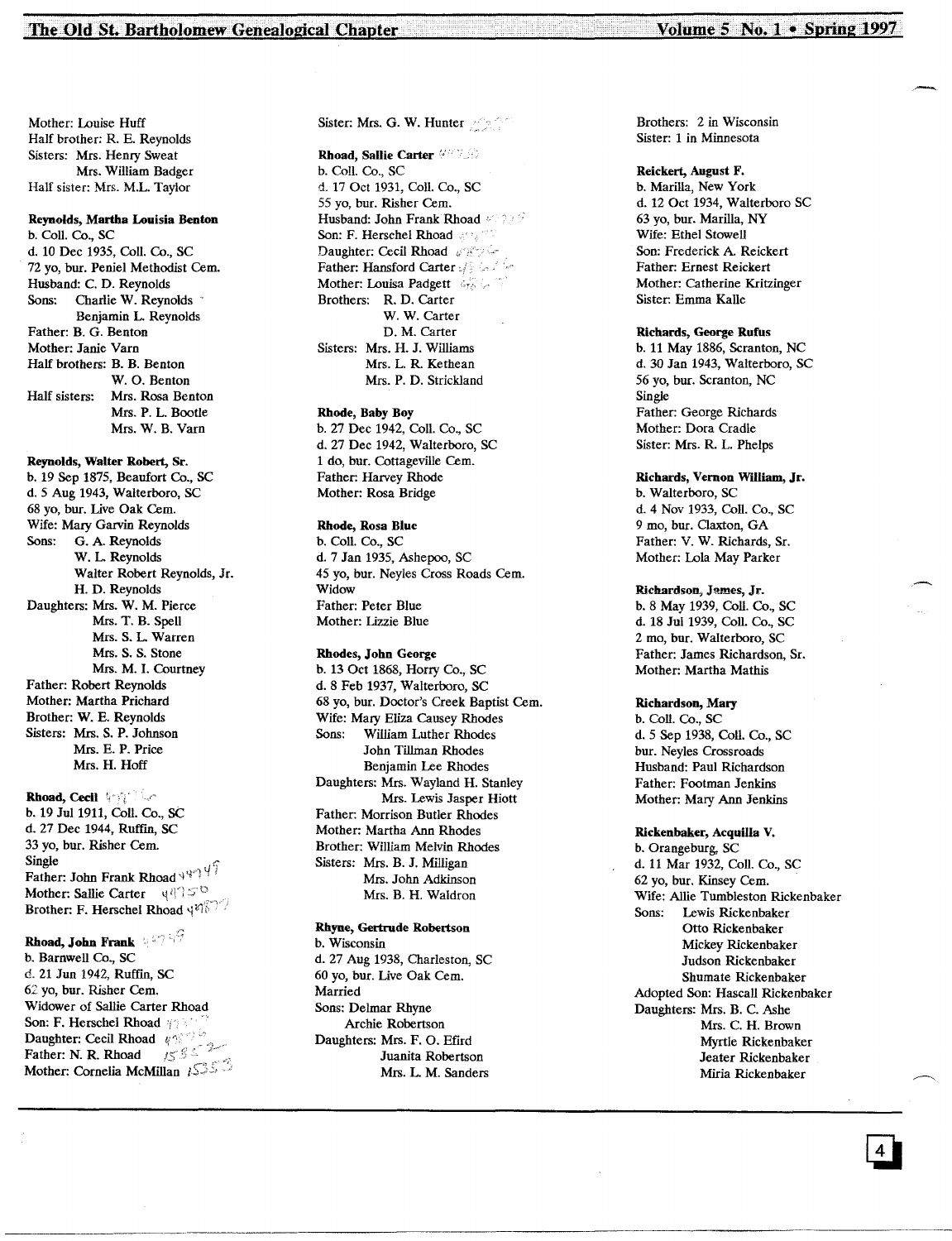Father: Lewis L. Rickenbaker Mother: Carolyne Paul Brothers: Jeater Rickenbaker Byrd Rickenbaker Sisters: Mrs. Henry Baggart Lela Rickenbaker

#### Rickenbaker, Baby Boy

b. 22 Dec 1943, Walterboro, SC d. 23 Dec 1943, Walterboro, SC 1 do, bur. Kinsey Cem. Father: L. L. Rickenbacker Mother: Edna G. Lott

#### Riddle, Carrie Autry

b. Newberry Co., SC d. 18 Jan 1940, Richland Co., SC 78 yo, bur. Live Oak Cem. Widow of Dr. Fletcher Riddle Father: Benjaman Autry Mother: Elizabeth Ogletree

#### Riddle, John Fletcher

b. 18 Sep 1964, Charlotte, NC d. 12 Jun 1937, Walterboro, SC 73 yo, bur. Live Oak Cem. Wife: Carrie Autry Riddle Father: S. L. Riddle Mother: Martha T. White Brother: Dr. Sanmel M. Riddle Sister: Ella Riddle Simpson

#### Riser, Fannie Boyd

b. Newberry Co., SC d. 16 Feb 1936, Coli. Co., SC 82 yo, bur. Leesville, SC Widow of James Bond Riser Son: Albert Riser Daughter: Mrs. M. C. Fishburne Father: Rev. Mark M. Boyd Mother: Elizabeth Epting Boyd

#### Risher, Charles Mitchell

b. Coli. Co., SC d. 3 Nov 1936, Walterboro, SC 62 yo, bur. Providence Methodist Cem. Wife: Hattie Canaday Son: Randolph Risher Daughter: Elizabeth Risher Father: Benjamin L. Risher Mother: Elizabeth Raysor Brother: T. R. Risher Sisters: Mrs. W. B. Easterlin Mrs. B. M. S. Teppe

#### Risher, Henry Chalmers

b. Coll. Co., SC d. 16 Jul 1932, Coli. Co., SC 24 yo, Providence Methodist Cem. Single

Father: L. M. Risher Mother: Lilla Bailey Brothers: 5 Sisters: 5

Risher, S. b. Coli. Co., SC d. 10 Sep 1934, Walterboro, SC 28 yo Father: Charles Risher Mother: Rivanna Hay

Risher, Thomas R., Sr. b. 31 Oct 1858, Coli. Co., SC d. 9 Feb 1937, Walterboro, SC 78 yo, bur. Providence Methodist Cem. Wife: Bessie Fishburne Stokes Risher Son: T. R. Risher, Jr. Daughters: Blanche Risher Mrs. Everett Carr Mrs. Milton Garris Mrs. George F. Maug(?) Mrs. Charles Osborn Father: Benjamin L. Risher Mother: Elizabeth Raysor Sisters: Mrs. W. B. Easterlin Mrs. Vic Teppe

#### Ritter, Ellie Skinner

b. 22 Jul 1884, Charleston, SC d. 15 Feb 1943, Walterboro, SC 58 yo, bur. Live Oak Cem. Husband: E. Lee Ritter Sons: Thomas W. Ritter Edgar Lee Ritter Daughters: Mrs. J. D. Condre Mrs. C. E. Hickman Mrs. Oscar Fiske Mrs. J. M. Carter Father: Emanuel Skinner Mother: Janie Warren

#### Ritter, Henry Wilton

b. 12 Apr 1870, Coli. Co., SC d. 12 Aug 1934, Coli. Co., SC ..64 yo, bur. Live Oak Cem. un & <sup>Y</sup> Wife: Lilly Drawdy Ritter Sons: Norman W. Ritter Charles E. Ritter Daughters: Alice Herbert Ruby Hoats Eva Stucke 25% Maggie Mae Carter Edna Smoak Father: Henry R. Ritter Mother: Alice Ritter Brothers: E. Lee Ritter Ealy J. Ritter M. Boyd Ritter

Ritter, Johnny Ealey b. Coll. Co., SC d. 29 May 1934, Coli. Co., SC 65 yo, bur. Ebenezer Methodist Cem. Wife: Kate Ellis Ritter Sons: C. C. Ritter Henry C. Ritter Curtis G. Ritter Howard Ritter Barney Ritter Paul Ritter Glenn Ritter Daughters: Mrs. Lindsey Crosby Mrs. Harry Rentz Effie Ritter Father: Reddin Ritter Mother: Carrie Ritter Sister: Mrs. Walter Ritter

#### Ritter, Mazie Craven Drawdy b. ColI. Co., SC

d. 7 Jul 1942, Walterboro, 'sC 22 yo, bur. Bedons Baptist Cem. Widow of Johnny Drawdy Husband: Parker Ritter Son: Eugene Ritter Daughter: Johnell Drawdy Father: Lonnie Craven Mother: Mary Bootie Brothers: Lawrence Craven Wade Craven J. M. Craven Sisters: Ella Mae Craven Essie Craven Mrs. H. Herndon Mrs. Quillie Crosby Mrs. Auburn Ray

#### Ritter, Nettie Beach

b. Coli. Co., SC d. 17 May 1934, ColI. Co., SC 80 yo, bur. Ebenezer Methodist Cem. Widow of Allen R. Ritter Sons: Walter K. Ritter Beatie Ritter Dan Ritter Raymond Ritter V. L. Ritter Daughters: Mrs. J. E. Ritter Marie Hickman Audie Ritter Father: Bedon Beach Mother: Liza Blocker Brothers: Barney Beach Tom Beach Sister: Dora Fogerty

#### Ritter, Walter Kirkham b. Coli. Co., SC d. 16 Apr 1935, Coli. Co., SC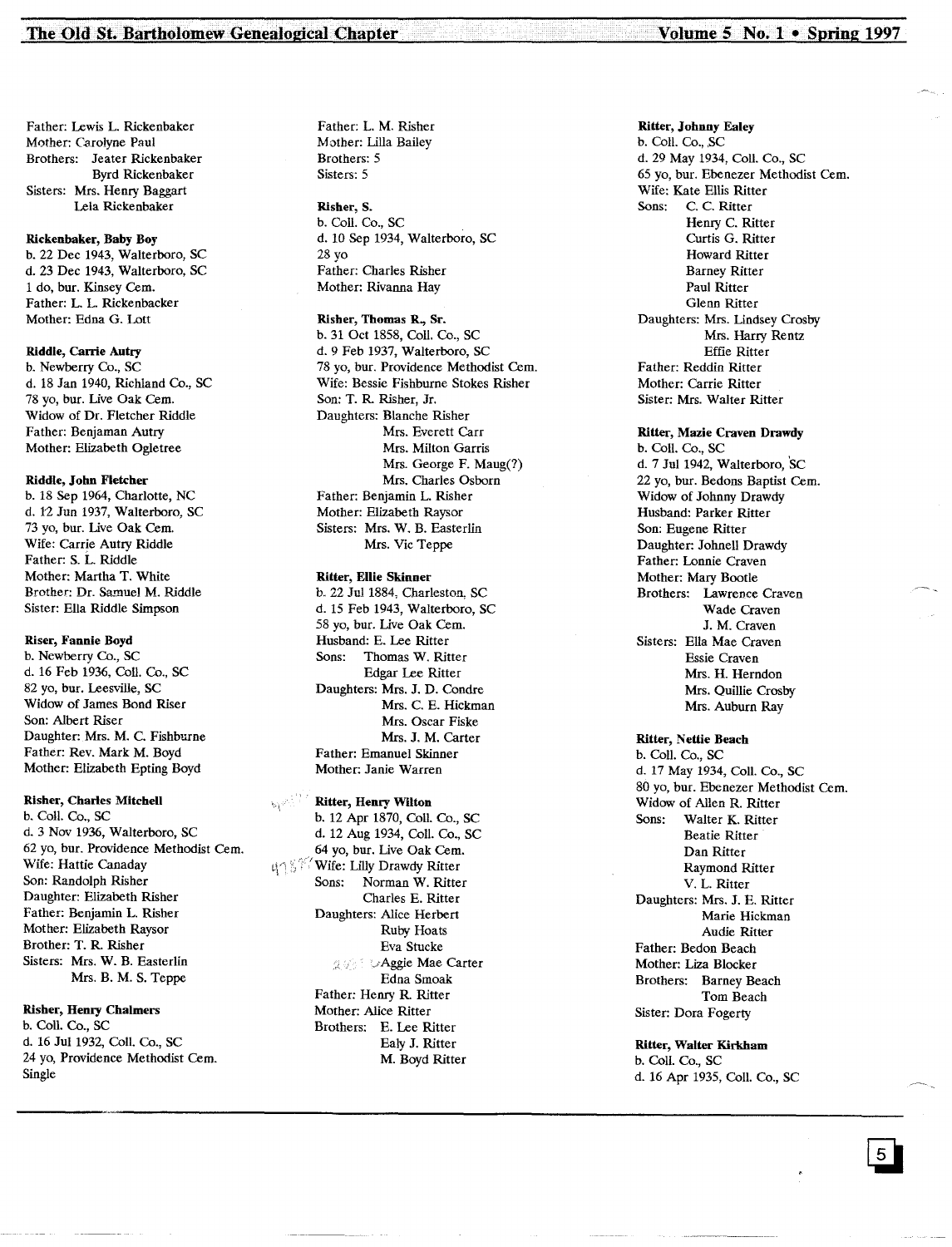59 yo, bur. Ebenezer Methodist Cem. Wife: Ella Eugenia Ritter Emlan Ritter Hurlee Ritter Laurie Ritter Ervin Ritter Louis Ritter McDonald Ritter Daughters: Mrs. W. M. Beach Mrs. D. C. B. Suign Pearl Ritter Father: Allen R. Ritter Mother: Nettie Beach Brothers: Dan Ritter Raymond Ritter Beaty Ritter Vivian L. Ritter Sisters: Mrs. H. H. Hickman Mrs. J. E. Ritter Audie Ritter

#### Rivers, Annie Mammie

b. Hampton Co., SC d. 19 Jun 1930, Hampton Co., SC 62 yo, bur. Hampton, SC Sons: Dr. W. M. Rivers J. Mike Rivers Father: John Miley Mother: Martha Breland Brothers: T. H. Miley W. Frank Miley D. Ed Miley Joe Miley W. H. Miley Sisters: Pattie Davis Ozora Miley Viola Miley

#### Rivers, Capos

b. CoIl. Co., SC d. 12 Jul 1932, CoIl. Co., SC 55 yo, bur. Rivers Cern. Wife: Rebecca Rivers

#### Rivers, Ida Matilda Donnelley

b. Berkley Co., SC d. 30 May 1937, CoIl. Co., SC 63 yo, bur. Pleasant Grove Baptist Cern. Husband: R. C. Rivers Sons: T. C. Rivers G. V. Rivers Lawrence Rivers Daughter: Pearl Rivers Father: John Donnelley Mother: Louise Searson Brother: Rev. L. A. Donnelley

#### Rivers, Martha Helene

b. Charleston, SC d. 10 Sep 1931, Walterboro, SC 20 yo, bur. Live Oak Cern. Single Father: G. M. Rivers Mother: Marie Burkhart

#### Rivers, Robert Capers

b. Coll. Co., SC d. 7 Jan 1944, Walterboro, SC 65 yo, bur. Pleasant Grove Baptist Cem. Widower of Ida M. Rivers Sons: Theodore C. Rivers Gilbert Rivers Lawrence Rivers Daughter: Pearl Rivers Father: Dr. Capers M. Rivers Mother: Isabel B. Whitney

#### Rivers, Susan Elizabeth Witsell

b. CoIl. Co., SC d. 2 Dec 1938, Walterboro, SC 85 yo, bur. Live Oak Cem. Widow of George W. Rivers Son: M. C. Rivers Father: Laurence Witsell Mother: Miss Webb

#### Roberts, Amelia Lynah

b. SC d. 14 Apr 1939, Cottageville, SC 65 yo Husband: Bob Roberts Father: Joseph Lynah Mother: Louisa Mitchell

#### Roberts, James Benjamin

b. Coil. Co., SC d.5 Dec 1937, Walterboro, SC 49 yo, bur. Pine Grove Baptist Cem. Wife: Jane Wright Roberts Son: Albert Roberts Father: Jim Roberts Mother: Mary Avant Brothers: John Roberts Berry Roberts Harvey Roberts Dock Roberts Charlie Roberts Wright Roberts Sisters: Mrs. Charlie Roberts Mrs. Laney Stutts Jessie Roberts

#### Roberts, James Hesikiah

b. Coli. Co., SC d. 17 Apr 1940, ColI. Co., SC 92 yo, bur. Shiloah Baptist Cem. Wife: Mary Avant Roberts<br>Sons: J. T. Roberts J. T. Roberts B. W. Roberts Wright W. Roberts

D. C. Roberts H. M. Roberts C. W. Roberts Daughters: Mrs. Laney Stutts Mrs. J. C. (Mamie) Roberts Jessie Roberts Josie Roberts Father: Wright Thomas Roberts Mother: Adeline Carter

#### Roberts, John R.

b. 25 Mar 1866, CoIl. Co., SC d. 17 Dec 1935, Ruffin, SC 69 yo, bur. Shiloah Baptist Cern. Wife: Mary Lyons Roberts Mother: Millie Roberts

#### Roberts, Julius Burley

b. Coil. Co., SC d. 1 Oct 1935, ColI. Co., SC 14 yo, bur. Shiloah Baptist Cern. Father: Elijah Franklin Roberts Mother: Leona Ideli Bennton Brothers: James Parker Roberts Harold Roberts Sisters: Erline Virginia Roberts Bernice Elizabeth Roberts Mildred L. Roberts

#### Roberts, Junior Ackerman

b. Coli. Co., SC d. 24 Dec 1934, CoIl. Co., SC 7 mo, bur. Shiloah Baptist Cern. Father: J. C. Roberts Mother: Mamie Roberts

#### Roberts, Leona Idell Benton

b. CoIl. Co., SC d. 9 Sep 1940, CoIl. Co., SC 39 yo, bur. Shiloah Baptist Cern. Husband: Elijah F. Roberts Sons: James Roberts Harold Roberts Daughters: Mrs. Woodrow Dewitt Mrs. Arnold Bowers Mildred Roberts Dorothy Roberts Father: Henry Benton Mother: Virginia Smoak Brothers: Harry Benton Henry Benton Sister: Mrs. Ambrose Bootie

#### Roberts, Marvin Herman

b. CoIl. Co., SC d. 15 Apr 1942, Walterboro, SC 10 yo, bur. Shiloah Baptist Cern. Father: J. C. Roberts Mother: Mamie Roberts Brothers: Johnny Roberts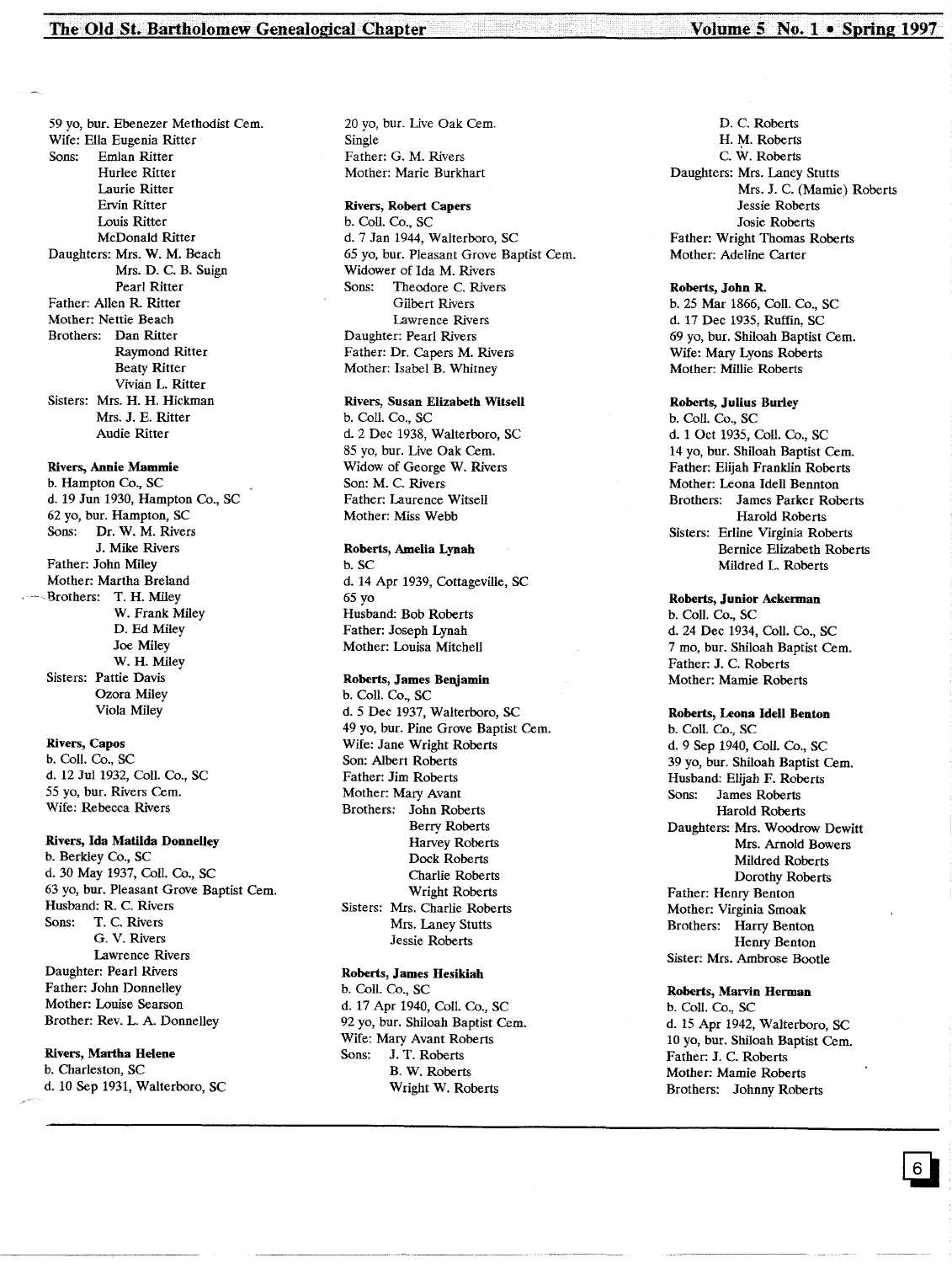William Roberts Louis Roberts Richard Roberts Sister: Jewell Roberts

#### Robertson, Annie Fletcher

b. Coil. Co., SC d. 5 Jul 1932, Coil. Co., SC Widow of Norrell V. Robertson Sons: D. P. Robertson G. P. Robertson Daughters: Mrs. 1. P. Stokes Mrs. B. L. Fletcher Father: G. W. Fletcher Mother: Malicie Catterton Sister: Mrs. J. T. Hickman

#### Robertson, Charles Edward

b. 16 Feb 1851, Montgomery, AL d. 8 Aug 1942, Coll. Co., SC 91 yo, bur. Live Oak Cern. Widower of Sue Rollinson Robertson Daughters: Mrs. J. A. Norton Mrs. R. L. Fraser Mary Lee Robertson Father: John Williams Mother: Mary Susanna Foster

#### Robertson, Copple

 $\sim$  27 May 1890, GA 30 Aug 1944, Ruffm, SC 50 yo, bur. Evergreen Christian Cern. Widow of Parley Robertson Sons: Marvin Robertson Richard Robertson Floyd Robertson leRoy Robertson Daughters: Mrs. C. M. Crosby Mrs. G. Robertson Mrs. K. C. Phillips Mother: Elizabeth Humphries Brothers: Johnny Humphries Richard Humphries Half brothers: Jimmy Graves Andrew Graves Sisters: Florrie Evans Lillie Evans

#### Robertson, Dan

b. Coli. Co., SC d. 20 Feb 1933, Coil. Co., SC 42 yo, bur. Live Oak Cern. Wife: Mamie Wilson Robertson

#### Robertson, Elbert Kirkland

b. Coli. Co., SC d. 25 May 1943, Coil. Co., SC 20 yo, bur. Evergreen Christian Cem.<br>20 yo, bur. Evergreen Christian Cem.<br>Wife: Eva Moore Robertson<br>Son: Kirkland Robertson, Jr. Wife: Eva Moore Robertson Son: Kirkland Robertson, Jr.

Father: J. L. Robertson Mother: Hattie Beach Brothers: Brantly Robertson Lloyd Robertson Blanchard Robertson Heyward Robertson Sisters: Mrs. Austin Price Mrs. Vernon Price Mrs. Dock Brahan Mary Robertson Mazie Robertson Alma Robertson Edith Robertson

#### Robertson, Ella S. Ritter

b. II Nov 1867, CoIl. Co., SC d. 28 Dec 1933, Coil. Co., SC 66 yo, bur. Doctor's Creek Baptist Cern. Widow of Frank Robertson Sons: Henry C. Robertson W. Franklyn Robertson 1. Herbert Robertson Daughters: Mrs. W. D. Hiott Mrs. Ivy Bennett Mrs. Gailie Carter Mrs. Ted Cowdrick Father: Morton Ritter Mother: Louisa Felder Brother: Jacob Ritter Sisters: Lucia Jordon Mary Crosby Addie Crosby Alice Johns

#### Robertson, Elliott Jasper

b. 10 Jan 1935, Walterboro, SC d. 16 Mar 1936, Walterboro, SC 1 yo, bur. Peniel Methodist Cern. Father: Elliott Robertson Mother: Julia Tyler

#### Robertson, Ervin Kisler

b. Coil. Co., SC d. 26 Nov 1944, Coil. Co., SC 60 yo, bur. Smyly Cern. Wife: Florrie McAthaney Son: Ervin Kisler Robertson, Jr. Daughters: Sarah Robertson Ellen Robertson Father: Josiah Robertson Mother: Almeda Stanftll Sister: Mrs. Charles W. Crosby

#### Robertson, Henry Clark

b. Coil. Co., SC d. 13 Sep 1934, Coil. Co., SC 48 yo, bur. Zion Baptist Cem. Widower Son: Richard Robertson Daughters: Mrs. 1. C. Gaddy

.,'''',1''"""----------------------------------------------------

Mrs. H. L. Drawdy Mrs. M. R. Tatrum Mrs. H. M. Burkam Mrs. P. S. Drawdy Janie Mae Robertson Father: Frank Robertson Mother: Ella Ritter Brothers: W. Franklyn Robertson J. Herbert Robertson Sisters: Mrs. Gailie Carter Mrs. Donie Bennett Mrs. Ted Cowdrick Mrs. J. H. Hiott

#### Robertson, John Moten

b. Coil. Co., SC d. 17 Jul 1932, Coll. Co., SC 42 yo, bur. Tabor Methodist Cem. Wife: Charity Robertson Daughters: Mrs. K. K. Kinard Mrs. Dennis Arsauis Elizabeth Robertson Johnny Maree Robertson Father: Frank Robertson Mother: Ella Ritter Brothers: Henry C. Robertson W. Franklyn Robertson J. Herbert Robertson Sister: Mrs. Ida V. Coudrey Mrs. W. D. Hiott Mrs. Gailie Carter Mrs. Ted Cowdrick

#### Robertson, Maryane Allen

b. Waxhaw, NC d. 26 Feb 1935, Coil. Co., SC 20 yo, bur. Live Oak Cern. Father: Reverend C. E. Robertson Mother: Sue Rollinson Sisters: Mrs. R. L. Fraser, Jr. Mary Lee Robertson Half sister: Mrs. J. A. Norton

(to be condnued in next issue)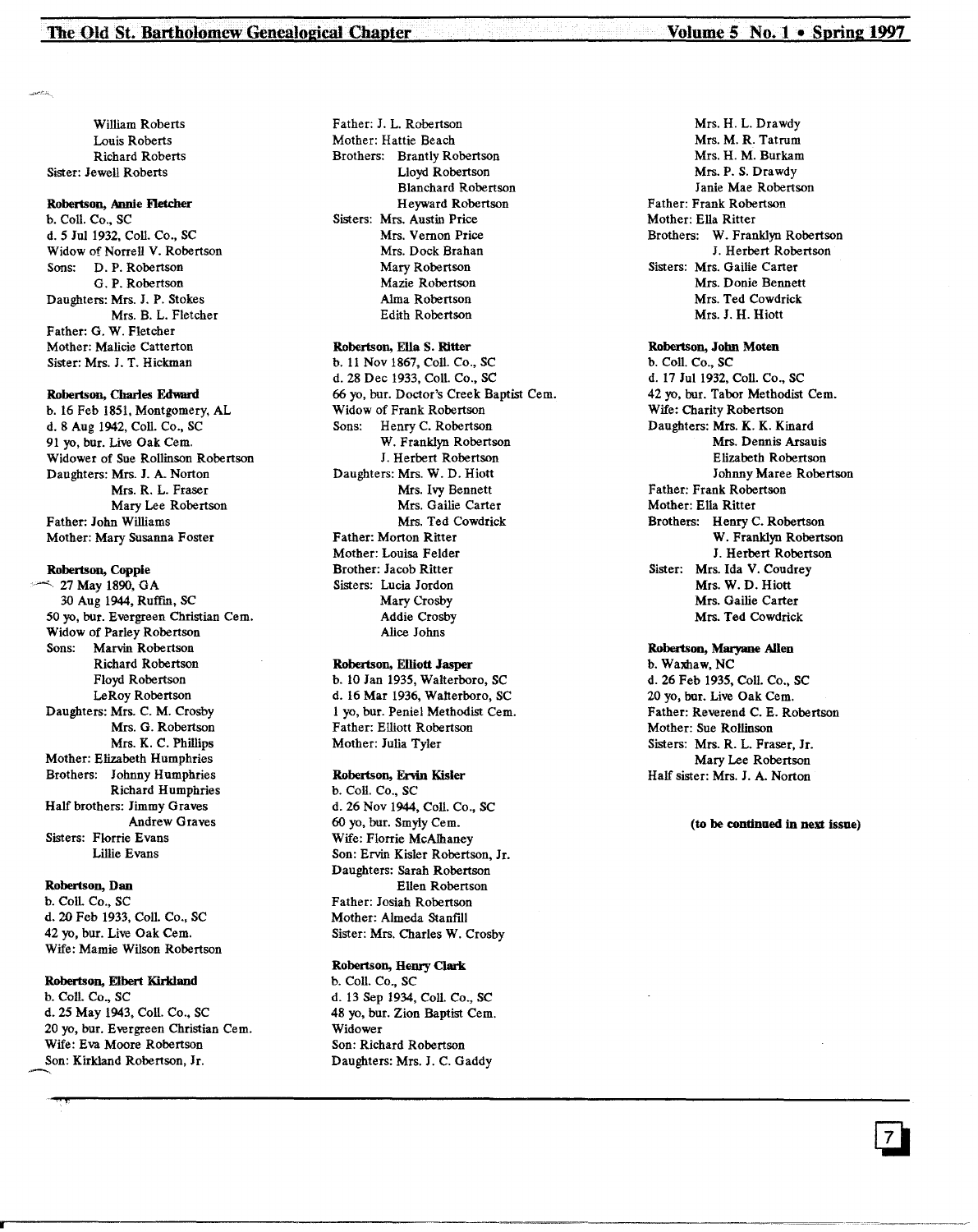$\ddot{\phantom{a}}$ 

### **Excerpts from the Walterboro News, Colleton Press, Colleton Democrat, Colleton Standard, and the Colleton News. 1875-1909**

(extracted by Doris M. Lucas)

#### **MARRIAGES**

Louise ANDERSON was married to T. R. BOYNTON at Salem Methodist Church in Hendersonville, SC, on July 8, 1908. The reception was held at the home of the bride.

Blanche MCTEER and John BRYARD were married on November 18, 1908, in Hendersonville, Sc.

Pearl FLETCHER and Henry CUMMINGS of Hendersonville, SC, were married on December 20, 1908. The bride is the daughter of Mr. Marion Fletcher.

Mr. Stonewall ULMER and Miss Ottie CARTER were married on February 14, 1909.

David G. SANDERS and Miss Ida MATTOX of Wiggins, SC, were married on July 3, 1909.

Miss Lillian BROWN and J. S. GLOVER were married on November 3, 1909. She is the daughter of G. C. Brown.

Lucien BELLINGER of Hendersonville, SC, and Miss Evie HERNDON were married on November 2, 1909.

Paul A. SLOMAN and Miss Cora WOODS of Mewville, SC, were married on November 3, 1909, at the home of Mrs. J. N. Woods.

#### **DEATHS**

H. W. PETERMAN of Gillesonville, Hampton County, died on the Thursday before June 2, 1909. He was a brother of Mrs. J. D. VONLEHE and Mrs. E. A. TERRY.

Mrs. Isham PADGETT of Smoaks, SC, died on May 27, 1909. She was buried at Little Swamp Cemetery and is survived by her hasband and two children.

Mrs. B. H. VARN, age 26, died on August 26,1909. She is survived by her husband, a five-year-old daughter, and her father 1. J. HERNDON. She was buried at Doctor's Creek Baptist Church cemetery.

Leona SIMMONS, age 13, died on September 1, 1909. She is survived by her parents, Mr. and Mrs. T. J. Simons, and her grandparents, Mr. and Mrs. R. E. JONES. She was buried at the Lutheran church cemetery in Bamberg County.

Perry C. BLOCKER of Hendersonville, SC, died on September 11, 1909, and was buried at Black Creek Baptist Church cemetery. He was a mail carrier. He is survived by his parents and several brothers and sisters.

George Compton ACKERMAN, the eleven-month-old son of Mr. and Mrs. J. B. Ackerman died on September 17,1909. He was buried in the family burial ground near Round 0, Sc.

Mrs. A. B. G. CROSBY and her daughter Ona Crosby died at Ritter, SC, of a fever. Mrs. Crosby died on September 27, 1909, and Ona died the day before. Mrs. Crosby is survived by her husband and 2 children. She was the former Minnie WELCH, the daughter of the Reverend John Welch. They were buried at Bedon's Baptist Church cemetery.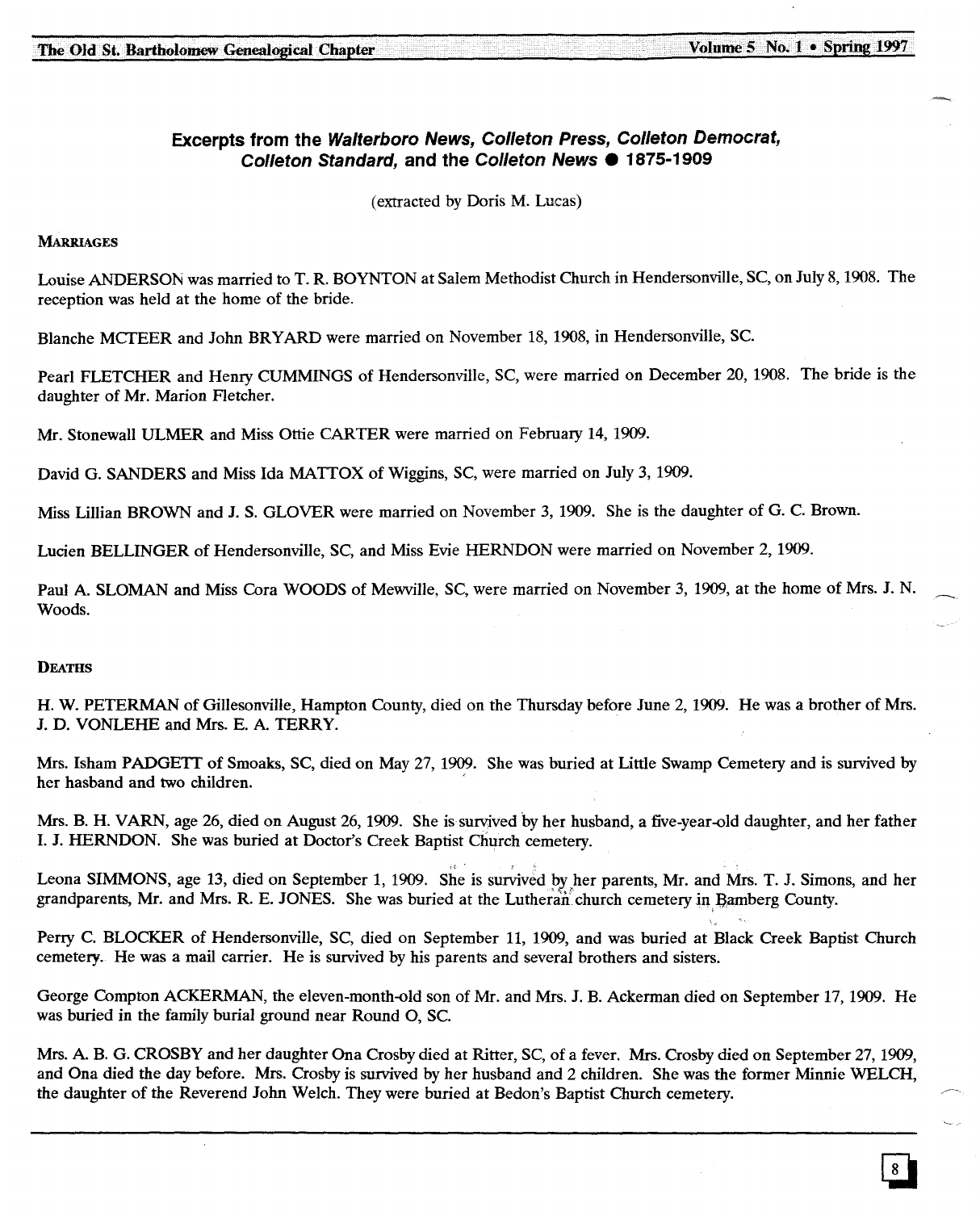*Queried*

#### **STAFFORD, CONE**

ستتبر

Walter Broxson, P.O. Box 97, Hoodsport, WA 98548

Need to know and document the parents of John STAFFORD who was born in 1795 in Georgia. He was married to Hannah CONE in Camden County, Georgia, in 1822. His death date is unknown and he may have died in Florida. Any information would be appreciated.

#### NOTICE CONCERNING QUERIES

Queries are published free of charge to all members of the various chapters of the South Carolina Genealogical Society. Send queries to: Queries, Carolyn R. Ramsey, Route 3, Box 558, Walterboro, SC 29488.

#### **++++++++++**

#### **1876 Male and Female Membership of Doctor's Creek Baptist Church Colleton County, South Carolina**

Males Adams, B. F. Adams, H. B. Adams, J. W. Atkinson, Charlie Atkinson, David Atkinson, John Avant, John Avant, C. P. Avant, Julius Avant, L. B. Avant, M. L. Avant, Stephen Beach, Carlos Beach, Fuller Beach, J. T. Beach, John Beach, John, Jr. Benton, Eli Berry, F. J. Breland, C. J. W. Breland, C. W. Breland, Laurie Breland, M. W. Breland, R. C. (?) Breland, Rhet P. Breland, Richard Breland, T. A. S. Breland, Willie Bowers, Alfred Bowers, J. M. Chassereau, Bennie Chassereau, J. C. Crosby, Austan Crosby, J. H. Crosby, Laurie Crosby, W. G. Drawdy, J. C. Easterling, E. E. Fender, David Fender, G. C. Fender, J. B. Fender, J. 1. Fender, R. Fender, R. M. Griffin, J. O. Herndon, E. E. Herndon, J. A. Herndon, J. E. Herndon, Joseph Herndon, L. Hiott, Ben Hiott, Darley Hiott, E. M. Hiott, Henry Hiott, John Hiott, Lewis Hiott, S. C. Lemacks, Silas Martin, H. P. Martin, S. M. Martin, Willie Price, M. P. Risher, Rev. Silas Saunders, B. C. Saunders, Chesley Saunders, G. G. Saunders, G. G., Jr. Saunders, Healey(?) Saunders, 1. G. Saunders, J. G. Saunders, J. S. Saunders, J. W. Saunders, S. B. Shaw, G. W. Smith, B. G. Smoak, W: F. Warren, M. D. Warren, P. W. Warren, S. A. Wilson, C. R. Females Adams, Alice Adams, Anna Adams, Arabella Adams, Caroline Adams, Laura Adams, Margaret (to be continued)